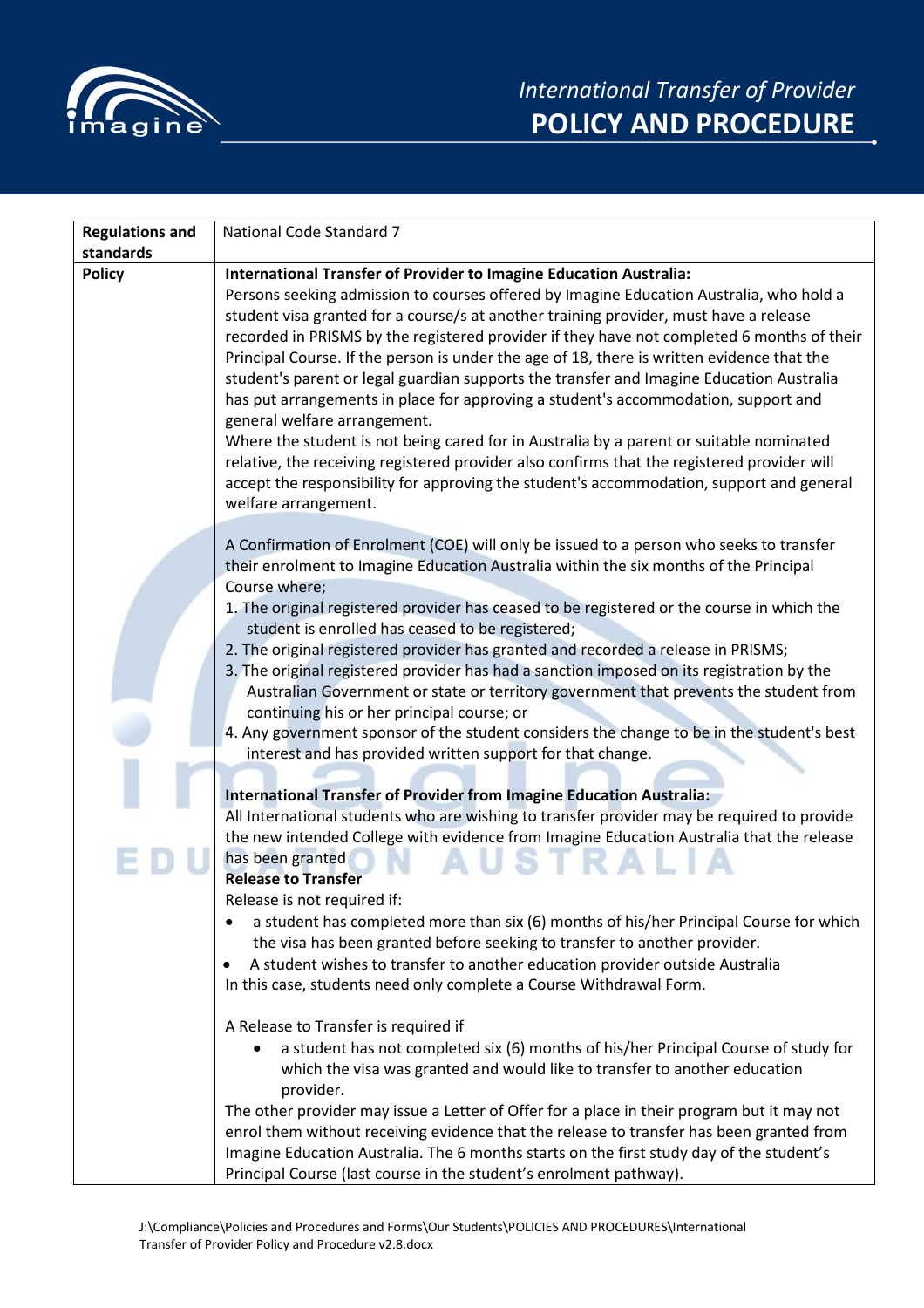

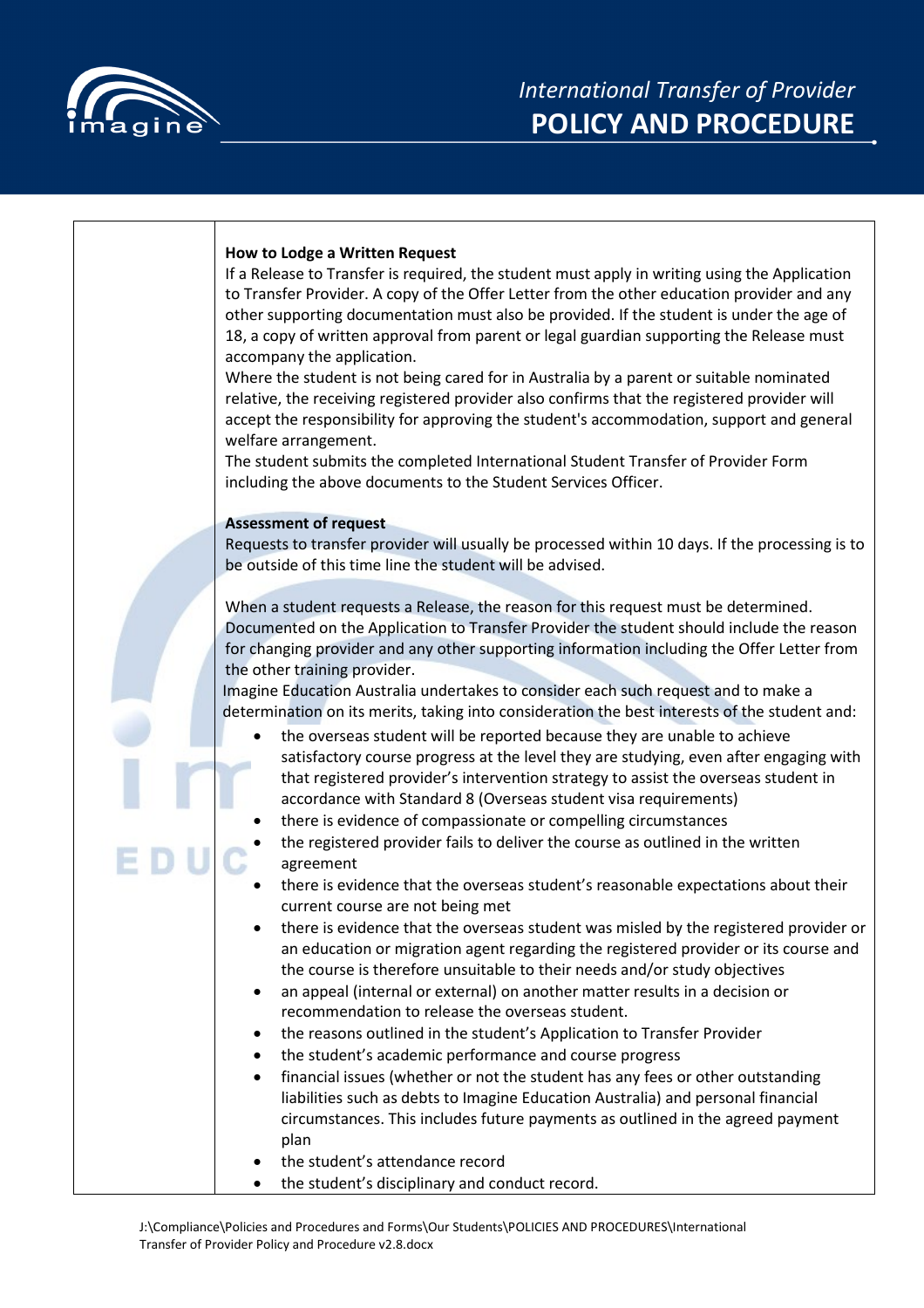

| the nature of the course the student wishes to transfer to. (Imagine Education<br>Australia reserves the right to deny the Transfer request to essentially the same<br>course with another provider simply because it is cheaper, easier or shorter in<br>duration.)<br>if an international student, whether or not he/she has breached student visa<br>conditions related to attendance or course progress, and<br>any other matters considered relevant.<br>٠                                                                                                                                                                                                                                                                                                                                              |
|--------------------------------------------------------------------------------------------------------------------------------------------------------------------------------------------------------------------------------------------------------------------------------------------------------------------------------------------------------------------------------------------------------------------------------------------------------------------------------------------------------------------------------------------------------------------------------------------------------------------------------------------------------------------------------------------------------------------------------------------------------------------------------------------------------------|
| A Transfer request will be granted under the following circumstances:                                                                                                                                                                                                                                                                                                                                                                                                                                                                                                                                                                                                                                                                                                                                        |
| Where the students fees are up to date. Students who wish to transfer provider<br>once their enrolment has commenced will be liable to pay all tuition fees for all<br>courses in their enrolment package                                                                                                                                                                                                                                                                                                                                                                                                                                                                                                                                                                                                    |
| If the transfer of provider is in the best interests of the student<br>٠                                                                                                                                                                                                                                                                                                                                                                                                                                                                                                                                                                                                                                                                                                                                     |
| Where the student visa holder has provided sufficient documentation to support<br>reasons for the transfer;                                                                                                                                                                                                                                                                                                                                                                                                                                                                                                                                                                                                                                                                                                  |
| Where the student has utilised the full range of support services that are available<br>to assist with academic and personal issues and /or where they have made a<br>genuine attempt to participate in the Imagine Education Australia courses to which<br>they have been granted admission;                                                                                                                                                                                                                                                                                                                                                                                                                                                                                                                |
| When the students reasons for transferring appear to be genuine and it is not for                                                                                                                                                                                                                                                                                                                                                                                                                                                                                                                                                                                                                                                                                                                            |
| example,                                                                                                                                                                                                                                                                                                                                                                                                                                                                                                                                                                                                                                                                                                                                                                                                     |
| o to avoid being reported to the Immigration Department for failure to meet<br>the provider's attendance or academic progress requirements,<br>$\circ$ to study at another institution with lower fees and/or where the student<br>claims financial difficulty but cannot provide evidence of the suddenness                                                                                                                                                                                                                                                                                                                                                                                                                                                                                                 |
| and/or unexpected nature of the difficulty; or<br>o where it is believed the student is deliberately trying to manipulate the<br>Australian student visa system.                                                                                                                                                                                                                                                                                                                                                                                                                                                                                                                                                                                                                                             |
| A Transfer request to change provider will not be granted by Imagine Education Australia<br>where there are reasonable grounds for refusal. Reasonable grounds for refusal of a request<br>may include, but not be limited to:                                                                                                                                                                                                                                                                                                                                                                                                                                                                                                                                                                               |
| Where the student visa holder has provided insufficient documentation to support<br>reasons for the transfer;<br>Where Imagine Education Australia deems that the transfer would not be in the<br>٠<br>best interests of the student's welfare, future study, and/or career goals; this may<br>include a transfer to another provider in a different education sector or lower level<br>qualification<br>Where the student has not utilised the full range of support services that are<br>available to assist with academic and personal issues and /or where they have not<br>made a genuine attempt to participate in the Imagine Education Australia courses<br>to which they have been granted admission;<br>Where it is believed the student is trying to avoid being reported to the Immigration<br>٠ |
| Department for failure to meet the provider's attendance or academic progress<br>requirements;                                                                                                                                                                                                                                                                                                                                                                                                                                                                                                                                                                                                                                                                                                               |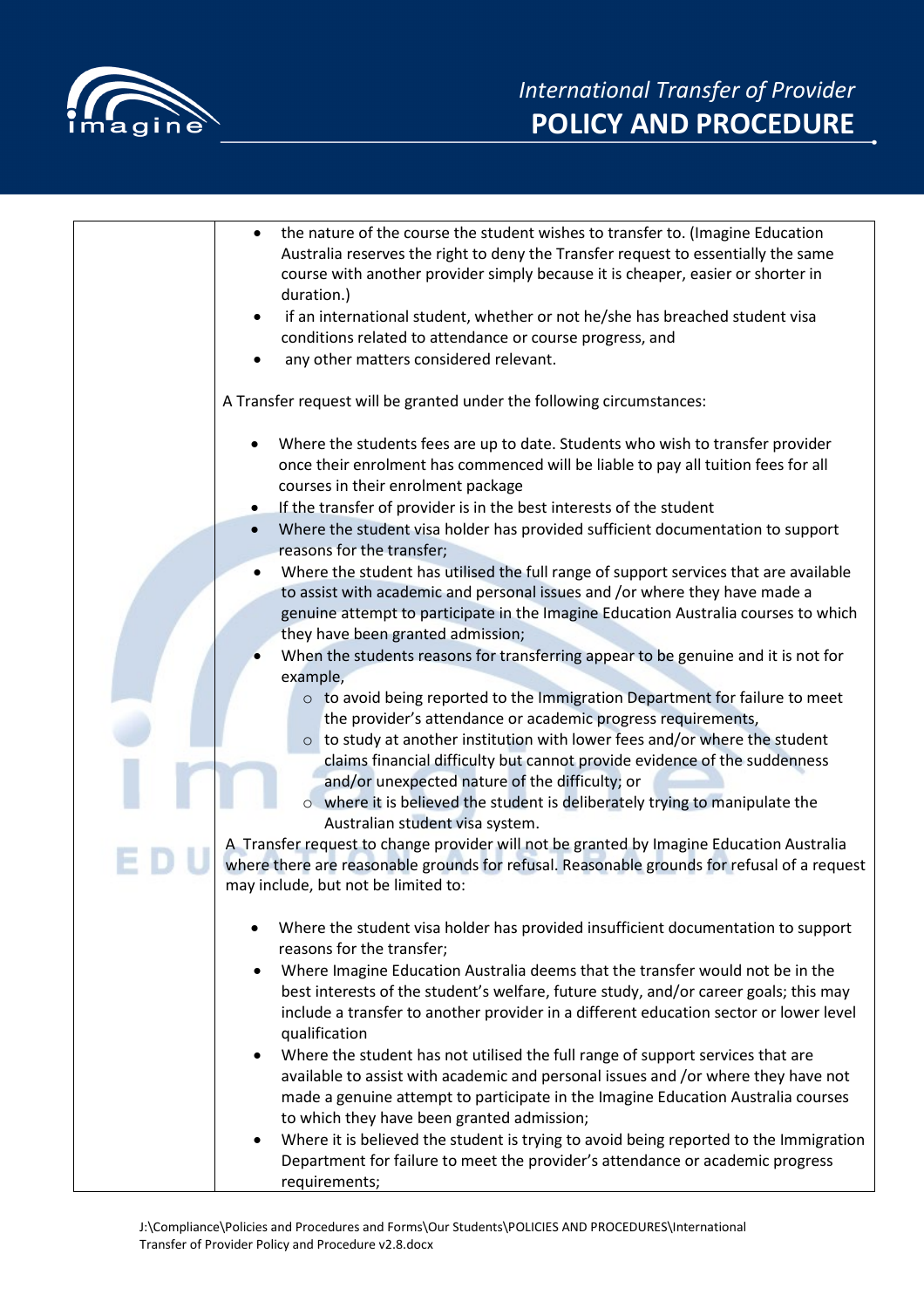

|           | Where the student has indicated they would prefer to study at another institution<br>with lower fees and/or where the student claims financial difficulty but cannot<br>provide evidence of the suddenness and/or unexpected nature of the difficulty;<br>Where it is believed the student is deliberately trying to manipulate the Australian<br>student visa system.<br>Where the student has outstanding fees owing to Imagine Education Australia;<br>Students who wish to transfer provider once their enrolment has commenced will<br>be liable to pay all tuition fees for all courses in their enrolment package;<br>Please note a student will not be granted a release unless they have completed 6<br>months of their principal course (last course in the student's enrolment package). |
|-----------|-----------------------------------------------------------------------------------------------------------------------------------------------------------------------------------------------------------------------------------------------------------------------------------------------------------------------------------------------------------------------------------------------------------------------------------------------------------------------------------------------------------------------------------------------------------------------------------------------------------------------------------------------------------------------------------------------------------------------------------------------------------------------------------------------------|
| Procedure | View your transfer restricted enrolments                                                                                                                                                                                                                                                                                                                                                                                                                                                                                                                                                                                                                                                                                                                                                            |
|           | <b>Step 1: Search for Student</b>                                                                                                                                                                                                                                                                                                                                                                                                                                                                                                                                                                                                                                                                                                                                                                   |
|           | Locate the student you wish to view                                                                                                                                                                                                                                                                                                                                                                                                                                                                                                                                                                                                                                                                                                                                                                 |
|           | Step 2: View the student's enrolments                                                                                                                                                                                                                                                                                                                                                                                                                                                                                                                                                                                                                                                                                                                                                               |
|           | Once the student has been located proceed to the 'CoE(s)' tab                                                                                                                                                                                                                                                                                                                                                                                                                                                                                                                                                                                                                                                                                                                                       |
|           | On the CoE listing, you will find a 'Release' column and a 'Transfer Restricted' column                                                                                                                                                                                                                                                                                                                                                                                                                                                                                                                                                                                                                                                                                                             |
|           | Transfer restricted enrolments will have a 'Y' against the corresponding column                                                                                                                                                                                                                                                                                                                                                                                                                                                                                                                                                                                                                                                                                                                     |
|           | Enrolments no longer restricted due to a 'release' will NOT have a 'Y' in a 'Transfer<br>Restricted' column and will be blank                                                                                                                                                                                                                                                                                                                                                                                                                                                                                                                                                                                                                                                                       |
|           |                                                                                                                                                                                                                                                                                                                                                                                                                                                                                                                                                                                                                                                                                                                                                                                                     |
|           | Release a student from transfer restricted enrolment                                                                                                                                                                                                                                                                                                                                                                                                                                                                                                                                                                                                                                                                                                                                                |
|           | <b>Step 1: Search for CoE/Student</b>                                                                                                                                                                                                                                                                                                                                                                                                                                                                                                                                                                                                                                                                                                                                                               |
|           | Locate the transfer restricted CoE that you wish to release the student from                                                                                                                                                                                                                                                                                                                                                                                                                                                                                                                                                                                                                                                                                                                        |
|           | For Instruction on how to search for a CoE please refer to section 4.27 of the<br>Provider user guide                                                                                                                                                                                                                                                                                                                                                                                                                                                                                                                                                                                                                                                                                               |
|           | USTRALIA                                                                                                                                                                                                                                                                                                                                                                                                                                                                                                                                                                                                                                                                                                                                                                                            |
|           | Step 2: Record the release                                                                                                                                                                                                                                                                                                                                                                                                                                                                                                                                                                                                                                                                                                                                                                          |
|           | Once the CoE has been located proceed to the 'Course Variation/Defaults' tab                                                                                                                                                                                                                                                                                                                                                                                                                                                                                                                                                                                                                                                                                                                        |
|           | Select 'Student Release' button which will navigate you to the Student Release<br>screen.                                                                                                                                                                                                                                                                                                                                                                                                                                                                                                                                                                                                                                                                                                           |
|           | Select 'Grant Student Release' when asked to 'Select if you are granting or refusing a<br>student release'                                                                                                                                                                                                                                                                                                                                                                                                                                                                                                                                                                                                                                                                                          |
|           | Select the appropriate release type either - Provider agreed to student's release<br>(Standard 7.1.3) or Government sponsor has provided written support of the change<br>(Standard 7.1.4)                                                                                                                                                                                                                                                                                                                                                                                                                                                                                                                                                                                                          |
|           | Enter the Date of Effect                                                                                                                                                                                                                                                                                                                                                                                                                                                                                                                                                                                                                                                                                                                                                                            |
|           | Enter Provider Name or Provider Code (optional)                                                                                                                                                                                                                                                                                                                                                                                                                                                                                                                                                                                                                                                                                                                                                     |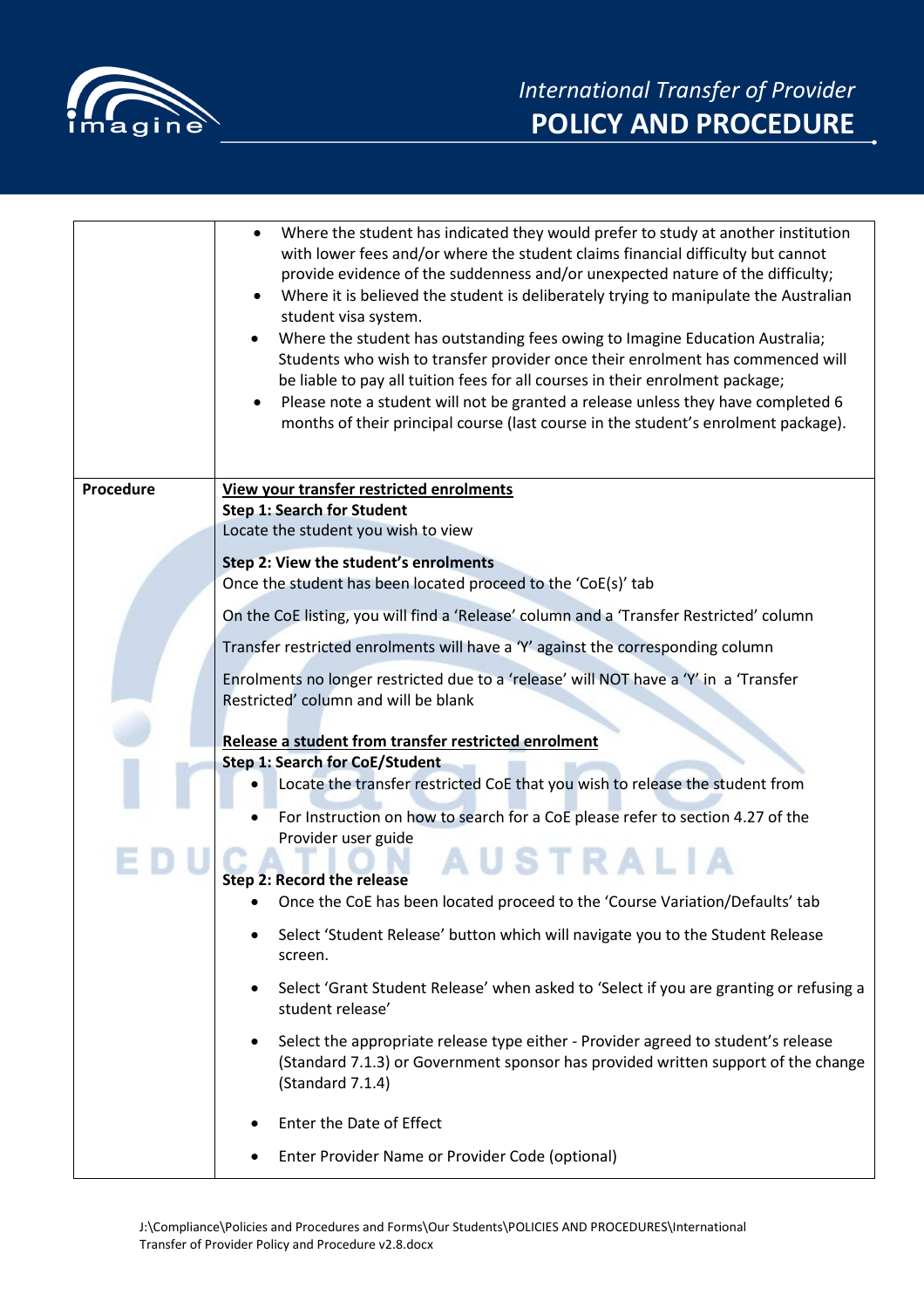

| Check that you have issued the student with the required written notice of intention<br>$\bullet$<br>of intention to refuse the release, and that appeals process has found in favour of<br>the registered provider, or the overseas student has chosen not to access the                                                      |
|--------------------------------------------------------------------------------------------------------------------------------------------------------------------------------------------------------------------------------------------------------------------------------------------------------------------------------|
| Provide comments on why you are refusing the release<br>٠                                                                                                                                                                                                                                                                      |
| Enter the Date of Effect<br>٠                                                                                                                                                                                                                                                                                                  |
| Select 'Refuse Student Release' when asked to 'Select if you are granting or refusing<br>a student release'                                                                                                                                                                                                                    |
| screen                                                                                                                                                                                                                                                                                                                         |
| Select 'Student Release' button which will navigate you to the Student Release                                                                                                                                                                                                                                                 |
| Step 2: Record the release refusal<br>Once the CoE has been located proceed to the 'Course Variation/Defaults' tab                                                                                                                                                                                                             |
| guide.                                                                                                                                                                                                                                                                                                                         |
| <b>Step 1: Search for CoE/Student</b><br>Locate the transfer restricted CoE that you wish to release the student from<br>For Instruction on how to search for a CoE please refer to section 4.27 of the Provider user                                                                                                          |
| Refuse a student's transfer request<br>Do not finalise the students refusal status until the 20 working day appeal period has<br>expired or the appeal finds in favour of the provider.                                                                                                                                        |
| Other, comments will be required<br>Click 'Save'. This will complete the release process                                                                                                                                                                                                                                       |
| education or migration agent regarding the registered provider or its course and the course<br>is therefore unsuitable to their needs and/or study objectives                                                                                                                                                                  |
| There is evidence that the overseas student was misled by the registered provider or an                                                                                                                                                                                                                                        |
| The registered provider fails to deliver the course as outlined in the written agreement                                                                                                                                                                                                                                       |
| The overseas student will be reported because they are unable to achieve the satisfactory<br>course progress at the level they are studying, even after engaging with that registered<br>provider's intervention strategy to assist the overseas student in accordance with Standard<br>8 (Overseas student visa requirements) |
| There is evidence that the overseas student's reasonable expectations about their current<br>course are not being met                                                                                                                                                                                                          |
| An appeal (internal or external) on another matter results in a decision or recommendation<br>to release the overseas student                                                                                                                                                                                                  |
| will provided to record the reason you are releasing the student from their<br>enrolment<br>There is evidence of compassionate or compelling circumstances                                                                                                                                                                     |
| If Release Type is 'Provider agreed to the student's release (Standard 7.1.3)', you                                                                                                                                                                                                                                            |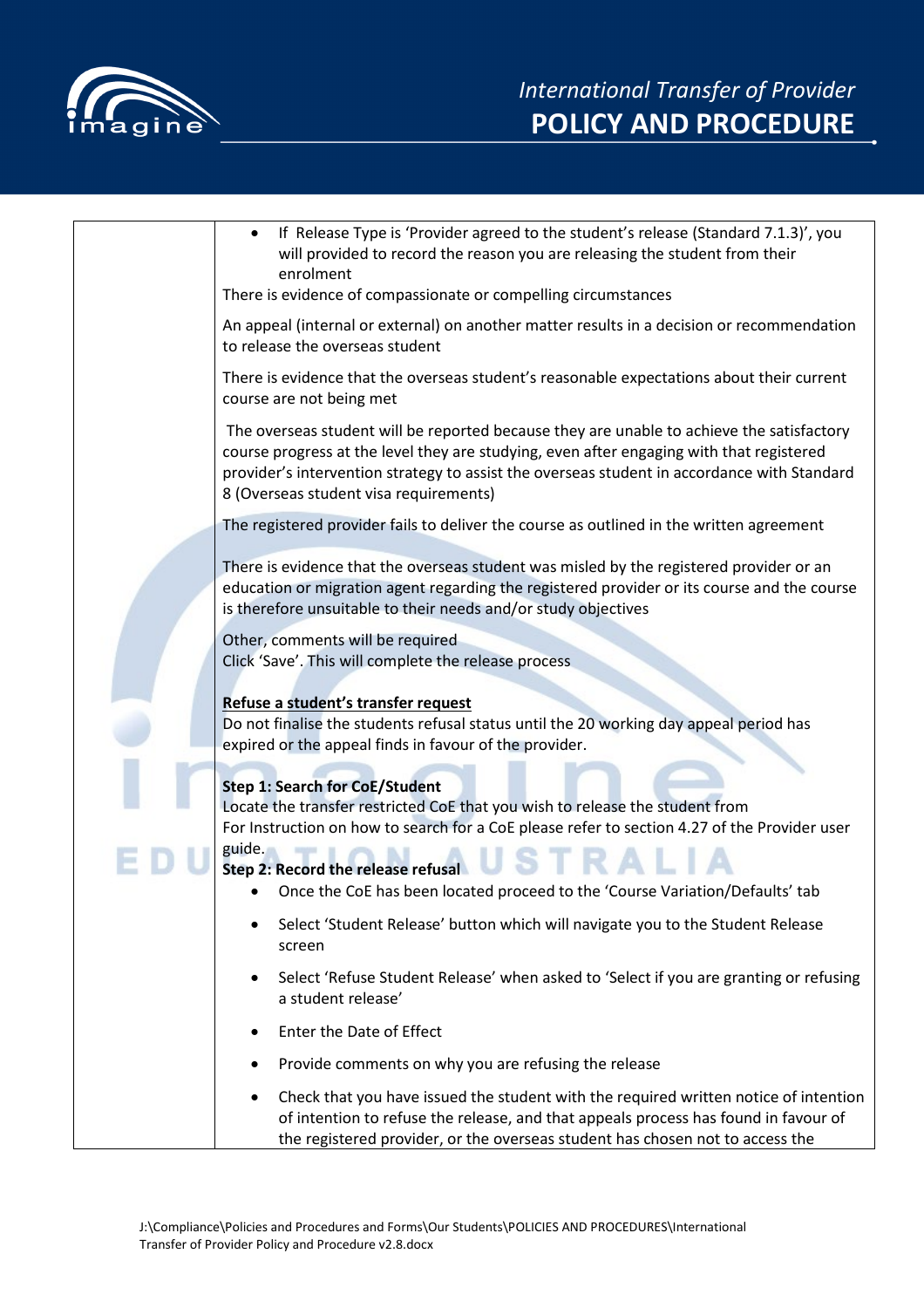

| complaints and appeals processes within the 20 working day period, or the overseas<br>student has withdrawn from the process                                                                                |
|-------------------------------------------------------------------------------------------------------------------------------------------------------------------------------------------------------------|
| Click 'Save'. This will complete the refusal to release                                                                                                                                                     |
| Grant or refuse the release of a student enrolment through the SCV process                                                                                                                                  |
| After terminating a transfer restricted enrolment through a student course variation with<br>one of the following reasons, you will be given the option to grant or refuse the release of<br>the enrolment: |
| Student Did NOT Commence Course                                                                                                                                                                             |
| Unsatisfactory attendance                                                                                                                                                                                   |
| Student Left Provider (Transferred to course at another provider)<br>$\bullet$                                                                                                                              |
| Unsatisfactory course progress<br>$\bullet$                                                                                                                                                                 |
| Deferring/Suspending student enrolment - Compassionate or compelling<br>$\bullet$<br>circumstances (only if CoE is cancelled and new CoE isn't created)                                                     |
| Student Notified Cessation of Studies/Enrolment Cancelled<br>$\bullet$                                                                                                                                      |
| Non-payment of fees                                                                                                                                                                                         |
| Disciplinary reasons                                                                                                                                                                                        |
| Deferring/suspending student enrolment - student misbehaviour (only if CoE is<br>cancelled and new CoE isn't created)                                                                                       |
| You will be given the option to grant or refuse the release on the Student Course Variation                                                                                                                 |
| screen. Clicking on the link will navigate you to the Student Release screen. Recording the                                                                                                                 |
| release or release refusal will be as described above.                                                                                                                                                      |
|                                                                                                                                                                                                             |
|                                                                                                                                                                                                             |
|                                                                                                                                                                                                             |

## **EDUCATION AUSTRALIA**